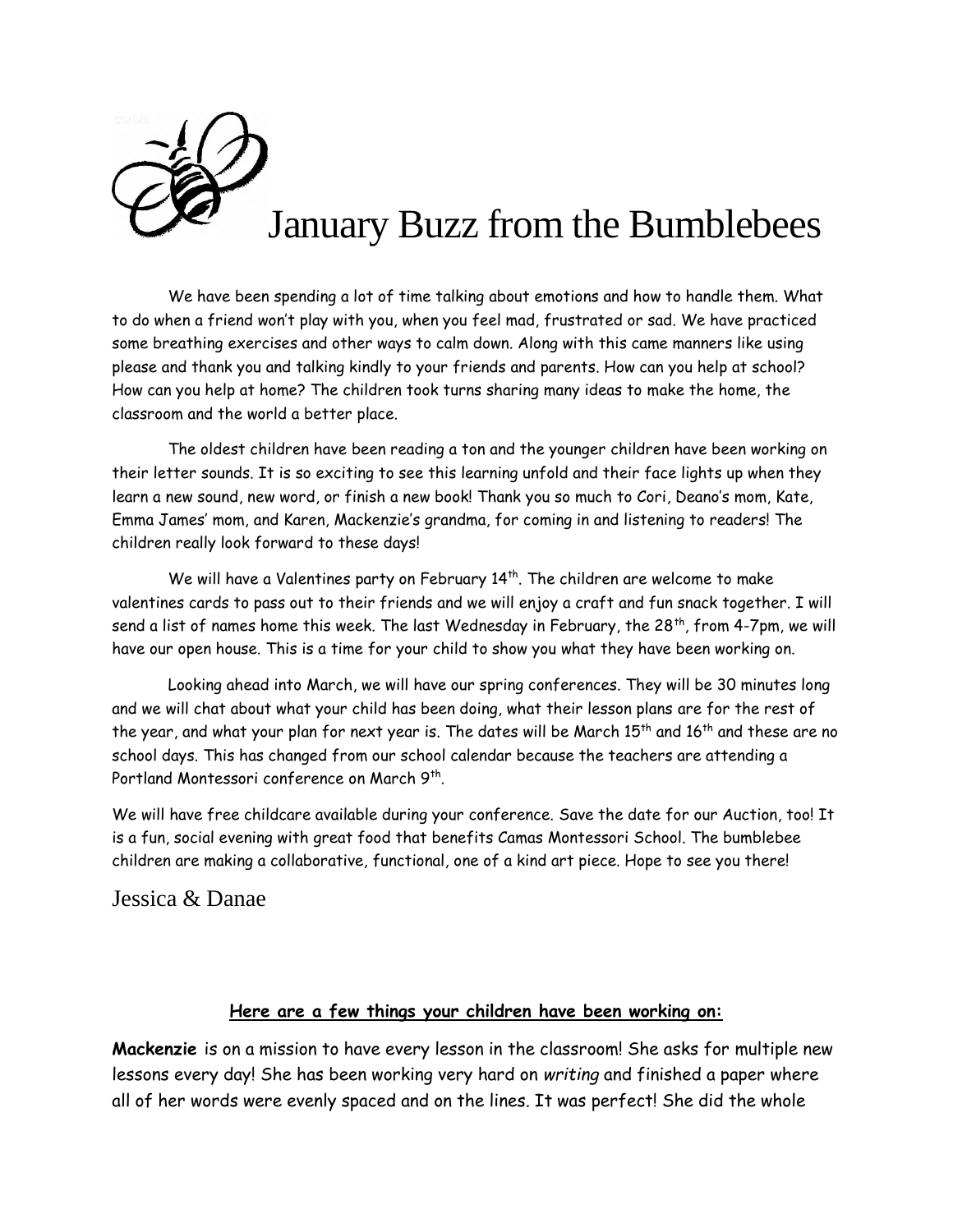thing in one afternoon without any reminders, she was so proud! Mackenzie also had a new lesson on the *cube chains* which is learning skip counting and preparation for multiplication (ex. 3x3x3).

**Sawyer** has been learning about *money* such as how much a penny is, how many pennies make a nickel and how many are in a dollar. She also had a lesson on the *living and non-living* vocabulary cards and she helped explain to the younger children that trees are livingwhich is a bit of an abstract thought since we don't "see" them breathe or eat. She also had a lesson on the *square chains* which is learning skip counting and preparation for multiplication (ex. 2x2 and 5x5).

**Sage** just completed memorizing every word in puzzle words 1 (also called sight words like the, off, was). This was very exciting for him! He is also flying through the *phonetic reader books*. Sage had a new lesson on the *negative snake game* where he is practicing subtraction. He continues to enjoy the *stamp game* where he adds numbers into the thousands.

**Violet** enjoys the *animal sound lotto* game. The children listen to a cd and match pictures of animals to the sound they hear. She had a new lesson on *burlap sewing* which is preparing her for *embroidery* and *pillow making* coming next month. Violet has also been busy reading the *vowel cards* which are 3-4 letter phonetic words with one vowel (cat, sat, pan, last, etc.)

**Emma James** has been working on the *clock* and learning to tell time. She also had a lesson on the *square chains* which is learning skip counting and preparation for multiplication (ex. 2x2). Emma James also had a new lesson on *labeling the classroom* where she reads a word on a card and matches it to objects around the room.

**Deano** loves the *flubber*! This is a fun activity that helps to strengthen the muscles in the hand, preparing children for *writing* later on. He enjoys reading with the *object box* and matching labels to their objects. He also likes the *tea making* work and wants to take it out every day! While he doesn't like the taste of tea very much, he loves setting the table up and inviting a friend over for conversation. Deano also enjoys the new lesson, *color box 3*, where he grades a set of colors (such as gray) from lightest (white) to darkest (black). The ends are easy but the middle is the challenging part because the colors can look so much alike!

**Nora** also really likes the *tea making work*. She is so careful with the porcelain cups and loves the one on one time with a friend. Her *cutting* skills have really strengthened too as she is starting to try more intricate designs rather than the straight lines. Nora can be seen almost daily with the *hundred board*, lining up the numbers in order and then packing the 100 tiles away.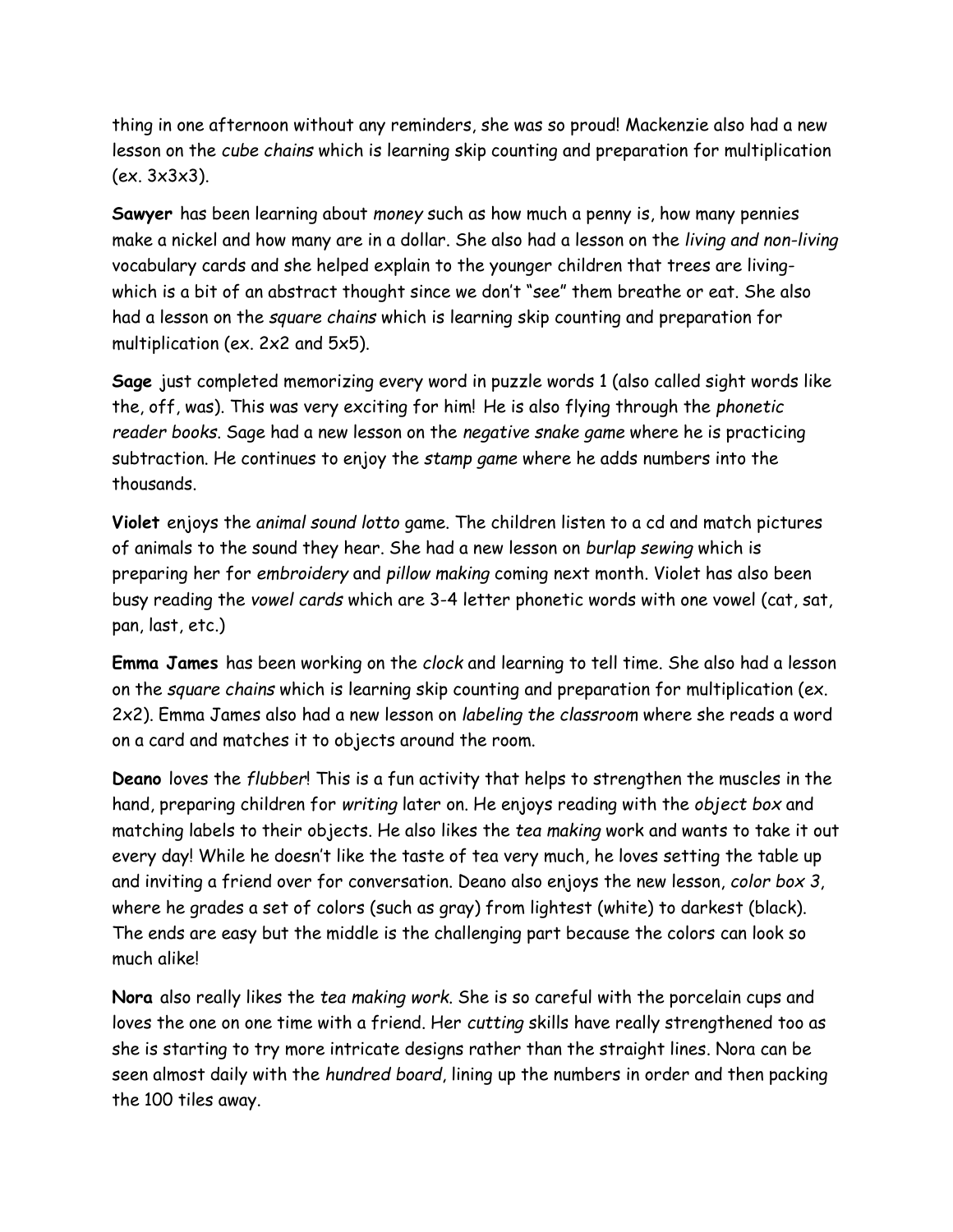**Ava** wants to write everything as she watches the older children start to sound out sentences and begin to spell words. She took the *object box* out the other day and began writing all of the labels (words) on a piece of paper and then drew the object for the word. It was so neat to see as I did not show her this or ask her to do this. She had a new lesson on *windowing washing* and cleans our front door every day. I think her favorite part is the squeegee!

**Trenton** loves building and is known in the classroom as the "go-to" person for help making the *tallest tower*. He knows what pieces come next and how to set them, just right. He has been very interested in *puzzles* lately and is able to complete puzzles with 20+ pieces with no frame. He was quite proud of himself the first time he did it without any help and immediately asked for another puzzle! Trenton also likes the *color mixing* work where he finds that red and blue make purple and other combinations.

**Davin** is almost 5 and is so excited to start staying up during "kindergarten time", what we call the afternoon work period. He likes to take out the *trinomial cube* (visual discrimination and preparation for algebra) and *letter tracing* after he has rested a short bit. He had a new lesson on the *decanomial square* (discriminating size, shape and color as well as a preparation for math and squaring) and figured it out so quickly! Davin has also been practicing with the *teen beads* and matching the symbols to their quantity.

**Sylvanna** has had many new *vocabulary* lessons this month. She has learned about *opposites* (not just off-on but many-few and above-below) and names of things on a farm and in the city. She also loves to lead the *sound bingo* game where she tells the other children the letter sound and they find a match on their card. Sylvanna also had a lesson on the *baric tablets* where she wears a blindfold and uses her sense of touch to feel which board is lighter or heavier.

**Hank** takes out the *100 board* daily as well. Many children have been wanting to do this work and it is a long work, so we have been having to borrow Nina's from the classroom next door! Hank's *cutting* skills have also taken off lately as he is able to now cut out circles and zigzag lines. He enjoys *puzzles*, *letter tracing* and the *living/non-living cards*.

**Aspen** had a new lesson on the *addition snake game* where she counts beads to make groups of ten (2 & 8, 4 & 6). This is a concrete foundation for addition. She likes to take out the *smelling jars* and find all of the pairs that smell the same. Aspen also really likes using the *farm table* and *tracing letters*.

**Daisy** had a lesson on *floor scrubbing*. This is helping her build concentration as there are many steps to this work. It is also strengthening her fine motor and hand muscles for later writing exercises. She likes finding out what things are living (people, flowers, bugs) and